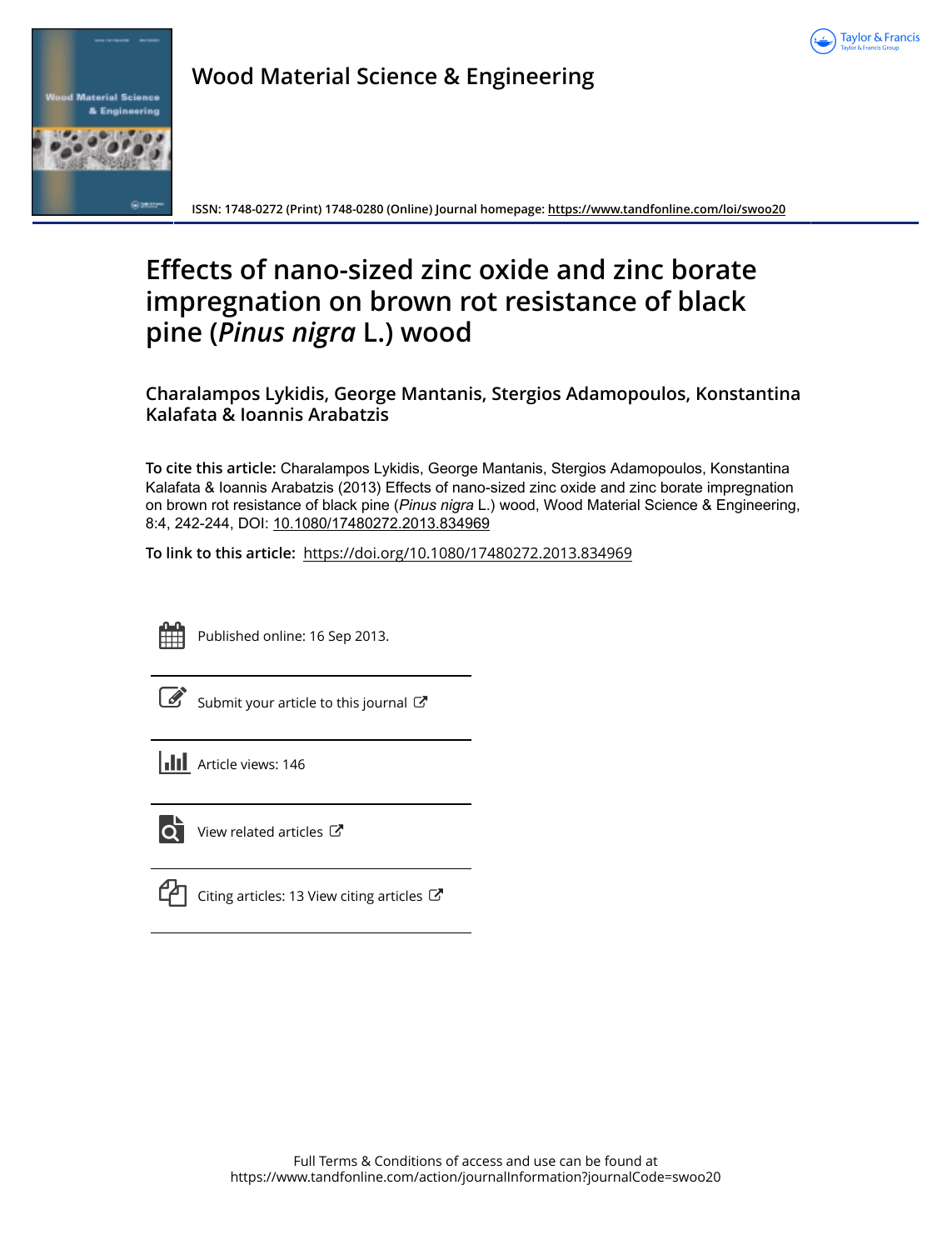

### ORIGINAL ARTICLE

# Effects of nano-sized zinc oxide and zinc borate impregnation on brown rot resistance of black pine (Pinus nigra L.) wood

# CHARALAMPOS LYKIDIS<sup>1</sup>, GEORGE MANTANIS<sup>2</sup>, STERGIOS ADAMOPOULOS<sup>2</sup>, KONSTANTINA KALAFATA<sup>3</sup> & IOANNIS ARABATZIS<sup>3</sup>

<sup>1</sup>Lab of Wood Anatomy and Technology, Institute of Mediterranean Forest Ecosystems and Forest Products Technology, National Agricultural Research Foundation, Athens, Terma Alkmanos, Greece, <sup>2</sup>Department of Wood & Furniture Design and Technology, Technological Educational Institution (TEI) of Thessaly, Karditsa, Greece, and <sup>3</sup>NanoPhos S.A., Lavrio, Greece

#### Abstract

In this work, the brown rot resistance of black pine (Pinus nigra L.) wood, pressure-treated in an autoclave with nano-sized zinc borate and zinc oxide dispersions, was investigated. The two formulations based on zinc borate have given encouraging results, indicating fungicide effects of the metal nanoparticles on *Coniophora puteana*. In specific, mean weight losses for P. nigra sapwood exposed to this fungus (one without and one with the addition of a binder) were negligible, that is 0.54% and 0.34%, respectively. On the contrary, the impregnation of pine wood with nano-sized zinc oxide resulted in minimal protection, i.e. 35.9% weight loss. Therefore, nano-sized zinc borate can be utilised in new formulations to impart resistance to wood against the brown rot C. puteana.

Keywords: Pinus nigra L., wood impregnation, nanoparticles, zinc borate, zinc oxide, brown rot, Coniophora puteana.

### Introduction

A significant drawback of using wood in outdoor applications is its susceptibility to biological degradation. One of the most promising protection strategies employed to increase wood durability is the impregnation of cell wall with nanometals (Clausen et al. [2010](#page-3-0), Clausen et al. [2011](#page-3-0), Akhtari and Nicholas [2013\)](#page-3-0). Nanometer-size particles of metals can increase surface area when evenly dispersed in a layer. If the particle size is smaller than the diameter of the wood window pit  $(<10,000$  nm) or the opening of the bordered pit (400-600 nm), complete penetration and uniform distribution should be expected (Kartal et al. [2009](#page-3-0)). Among others, zinc-based compounds such as zinc oxide and zinc borate have been used in recent years so as to upgrade several properties of wood, i.e. resistance against weathering, fungi, termites and fire (Manning and Laks [1998,](#page-3-0) Garba [1999](#page-3-0), Clausen et al.

[2010\)](#page-3-0). Zinc oxide is a well-known, low-cost agent which protects wood from ultra-violet (UV) aging when used in coatings (Weichelt et al. [2011\)](#page-3-0). Clausen  $et \ al.$  [\(2011](#page-3-0)) have reported significant durability improvement against termites of wood impregnated with nano-sized zinc oxide. Németh et al. [\(2013](#page-3-0)) investigated the antifungal effect of nano-zinc oxide against Poria placenta, a brown rot fungus known as a zinc-tolerant organism. Their results showed that nano-zinc inhibited brown rot in the case of spruce, beech, and poplar wood. Zinc borate has been used as an effective compound for improving fire retardancy of wood (Garba [1999\)](#page-3-0). In addition, zinc borate is known for its antifungal and antiinsect properties inherited in wood (Manning and Laks [1998\)](#page-3-0). The objective of this work was to evaluate the effects of impregnation of pine wood with nano-sized zinc oxide and zinc borate against the brown rot fungus Coniophora puteana. The addition of a binder in the zinc borate dispersion was also investigated.

Correspondence: G. Mantanis, Department of Wood & Furniture Design and Technology, Technological Educational Institution (TEI) of Thessaly, 43100 Karditsa, Greece. Tel: +30 24410 28499. Fax: +30 24410 79220. E-mail: [mantanis@teilar.gr](mailto:mantanis@teilar.gr)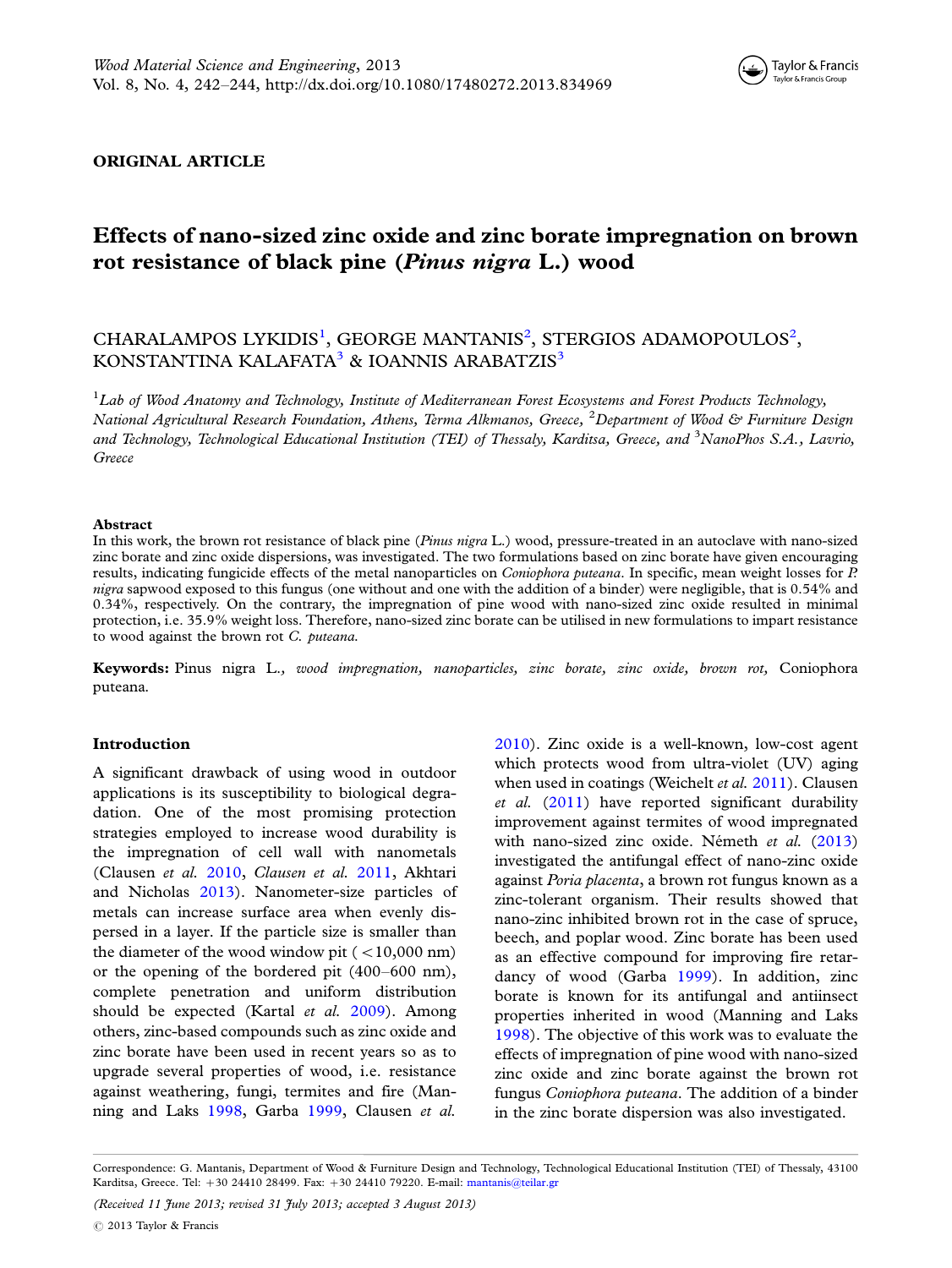#### Materials and methods

Wood blocks each measuring  $50 \times 25 \times 15$  mm were prepared from mature sapwood of black pine (Pinus nigra L.) originating from Pindos mountain in northwest Greece. Pine wood had an air-dry density of  $0.59$  g/cm<sup>3</sup>. All specimens were cut in such a way so that the inclination of the growth rings to the cross section was approximately  $45^\circ$  in order to minimize the effect of the differences between earlywood and latewood on the wood durability. All sapwood specimens, free of defects, were conditioned prior to the treatments at  $20^{\circ}$ C and 65% relative humidity (RH) for 10 days until constant weight. Three types of dispersions were used, namely zinc oxide, zinc borate, and zinc borate with a binder. The binder used was a water-borne acrylic polymer emulsion. The nano-dispersions were developed by NanoPhos SA (Lavrio, Greece) through the research project no. 3778 (Research Committee, TEI Thessaly). The physical and chemical properties of materials used are shown in Table I.

A series of untreated specimens were also used for comparison. The impregnations were carried out according to the full-cell process in a 1.2 l stainless steel reactor at  $26 \pm 0.5^{\circ}$ C. Specifically, the impregnation process involved an initial vacuum phase at  $0.56 \pm 0.01$  bar (abs) for 15 min, followed by the transfer of the dispersion to the reactor within 15 s, while vigorously stirred. The filled-up reactor was then pressurized at  $6.0 \pm 0.1$  bar for 60 min. Finally, the blocks were vacuum-treated at  $-0.56+0.01$  bar for 15 min following the removal of the impregnation dispersion. The surfaces of the specimens were then rinsed with water to wash away the residual material and gently dried in a constant climate, at  $20^{\circ}$ C/90% RH for 84 h, followed by  $20^{\circ}$ C/75% RH for 84 h, and at  $20^{\circ}$ C/65% RH for 240 h, until constant weight. The moisture content of the specimens was approximately 12%. The final weight was measured and the retention for each wood specimen was calculated. The decay test was carried out according

to the procedure described in EN 113 [\(1996](#page-3-0)). Following sterilisation by gamma radiation (25 kGy), the blocks were aseptically inoculated on 4% malt agar in Kolle flasks with the brown rot fungus C. puteana (BAM Ebw. 15). The Kolle flasks, each of them containing three untreated and three impregnated wood blocks, were incubated at  $22^{\circ}$ C/65% RH for 12 weeks. Twelve wood blocks per each type of treatment were used in order to determine the mass loss of wood.

## Results and discussion

[Table II](#page-3-0) presents the obtained values of retention of pine wood blocks after the pressure treatments, as well as the mass loss of wood following the biological tests. Mean weight loss of P. nigra sapwood controls exposed to C. puteana was approximately 43.9%, as expected (i.e.,  $>30\%$ ). Pine sapwood treated with nano-sized zinc oxide exhibited a mass loss of 35.9%. This decrease in mass loss is not significant.

Notably, dramatic improvements in biological resistance were shown in wood specimens treated with the zinc borate agents. In specific, the zinc borate-impregnated pine wood showed a mass loss of 0.54%, which is in fact negligible. The incorporation of a binder in the zinc borate dispersion proved even more effective; a very low value of mass loss (0.34%) of wood was obtained, but the above differences as compared with the  $t$ -test are statistically not significant.

In conclusion, such indicative beneficial properties of nano-sized zinc borate (with or without a binder) suggest that zinc borate should be considered in the development of new multi-component wood preservatives. In order to assess the potential in-ground use, further research is needed in order to determine the leaching resistance of such impregnated wood material as well as its biological efficacy over a long period of time.

Table I. Physical and chemical properties of nano-sized zinc-based compounds.

| Properties          | Zinc oxide (85 nm particle size) | Zinc borate (125 nm particle size) | Zinc borate + binder (particle size: $n/a$ ) |
|---------------------|----------------------------------|------------------------------------|----------------------------------------------|
| Colour              | milky white                      | milky white                        | milky white                                  |
| pH                  | 7.6                              | 7.0                                | 6.0                                          |
| Boiling point       | $>100^{\circ}$ C                 | $>100^{\circ}$ C                   | $>100^{\circ}$ C                             |
| Flash point         | $>100^{\circ}$ C (closed cup)    | $>100^{\circ}$ C (closed cup)      | $>100^{\circ}$ C (closed cup)                |
| Auto ignition point | $>100^{\circ}$ C                 | $>100^{\circ}$ C                   | $>100^{\circ}$ C                             |
| Density             | $1.00$ g/ml                      | $1.00$ g/ml                        | $1.00$ g/ml                                  |
| Viscosity           | 3 cP (at $25^{\circ}$ C)         | 4 cP (at $25^{\circ}$ C)           | 5 cP (at $25^{\circ}$ C)                     |
| VOC content         | ۰                                |                                    |                                              |
| Solids content      | $2.1\%$ w/w                      | $3.0\%$ w/w                        | $11.0\%$ w/w                                 |